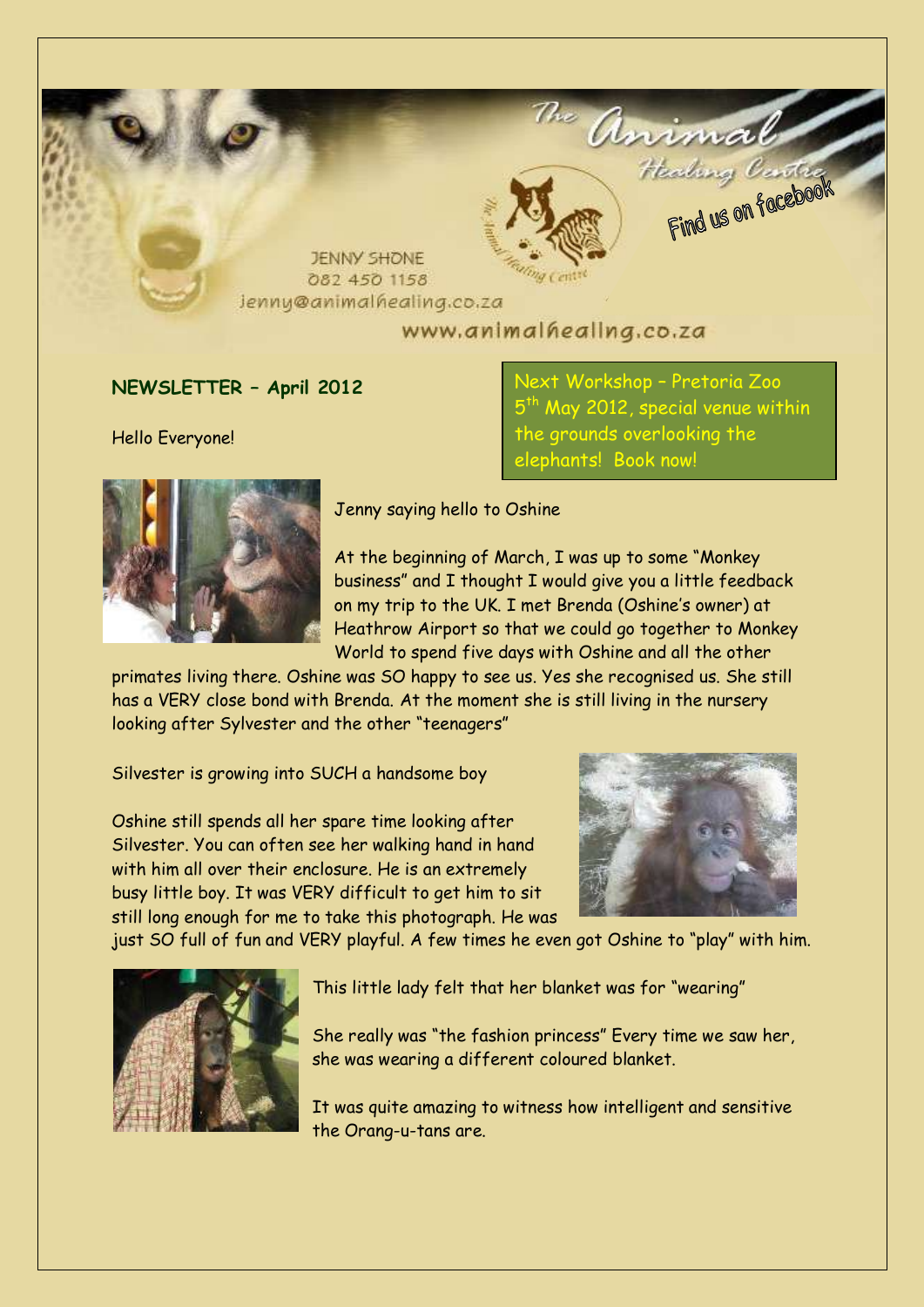

Oshine also loved wearing her blanket

She spent a lot of time deep in thought



Yes, She is definitely not just a pretty face. Just look at those eyes



Orang-u-tans are definitely "thinkers". They are very deep and carry SO much wisdom.

We also went to visit some of the other primates at Monkey World. Some of them had been rescued from being "beach photographers props" while others came from laborities. There were quite a few that also came from the "Illegal Pet Trade" where people had bought them to keep in their homes as pets. As soon as they grow up and become difficult to handle (or find their teeth) they get put in a VERY small cage and kept as entertainment. Some of them had been in these tiny cages (not even big enough to lie down in) for 15 years.

This little soul to the right was one of them. He was SO special. He found me quite amusing and interesting. I had a stunning time chatting with him. He was incridibly intense and quite entertaining at times.





These chimps were VERY happy in their quarters.

While the staff were upgrading their enclosure and adding extra hanging places on-to their jungle gym, these chimps had to stay in their bedroom quarters. Most of them had been beach photographers props.

Let me explain to those of you that have never heard of "beach photographers props" What happens is these chimps get stolen from their families when they are only a few days old. Very often the adults are killed during this robbery. When the baby chimps get a little older, the photographer who has stolen them smashes their teeth out with a rock or whatever they can find. This is to prevent them biting at a later stage. They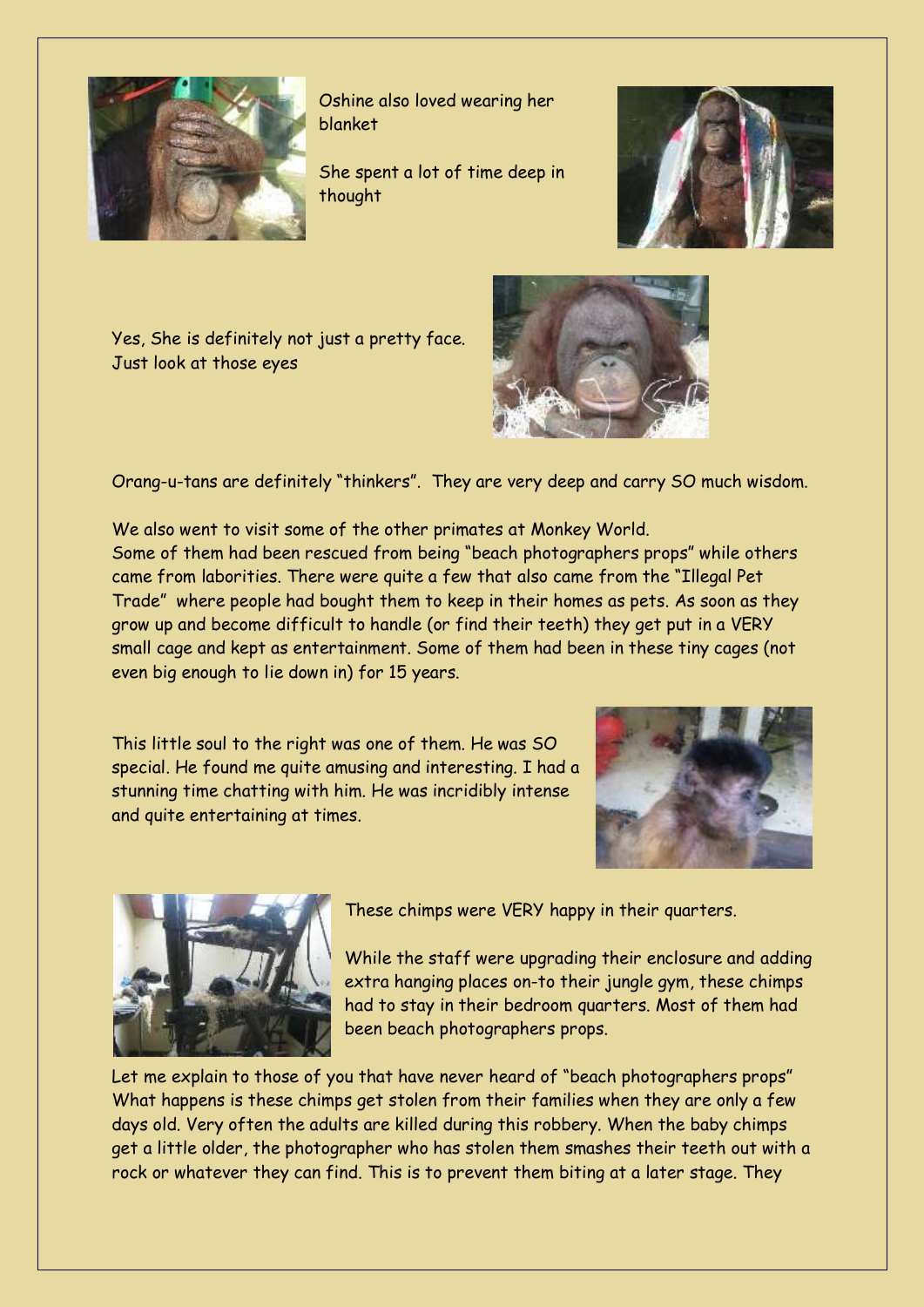are then made to sit on tourists laps to have photographs taken. When the chimps are about 7 years old they become too difficult to control so they are then retired. The way they retire them is to take them out to sea in a boat then throw them over board.

This is an absolutly horiffic practice so if any of you ever come across a chimp (or any wild animal for that matter) being photographed on a beach, PLEASE report it to the relitive authorities or notify Monkey World so that they can take the necessary steps to rescue it.

Tel: +44 (0) 1929 462537 Fax: +44 (0) 1929 405414 E-mail: [apes@monkeyworld.org](mailto:apes@monkeyworld.org)

Just to end on a better note – All the chimps and other primartes are totally happy and content now. They have everything they need and the staff at Monkey world are doing everything they can to give them a happy and safe life.

Please follow Monkey World on Facebook and look at their website to see how YOU can help them!!!

I am now busy planning my next trip to The Kruger National Park and I cant wait!!! I am planning to connect with the elephants and rhinos while we are there to see if THEY have a sullotion to the poaching problem.

## **Our green tip of the month**

Please support only free range or organic free range eggs, chickens or beef. When an animal is kept in horrific conditions as is the case with battery farming , or abbatoir situations. The animals kept there go through immense fear. Not only is this inhumane but the fear the aninmal feels before their life ends is an energy of great negativity. When you eat the meat or egg from one of these animals, this energy is absorbed into YOUR system, often leaving YOU feeling negative, fearful or just plain bad without you understanding why you should be feeling this way.

There are a lot of shops that are now stocking free range goods. Please support them and lets make a difference and stop the abuse of ALL living things.

### **Just a thought**

Every day as you wake up in the morning, make a concious decision to **enjoy** your day and you will start **enjoying** your life. What is the point of doing anything if you don't enjoy it?

Life is there to be LIVED. Stop putting things off and start LIVING your life to the fullest.

Nothing will happen by "thinking" about it. YOU need to DO something to make it happen.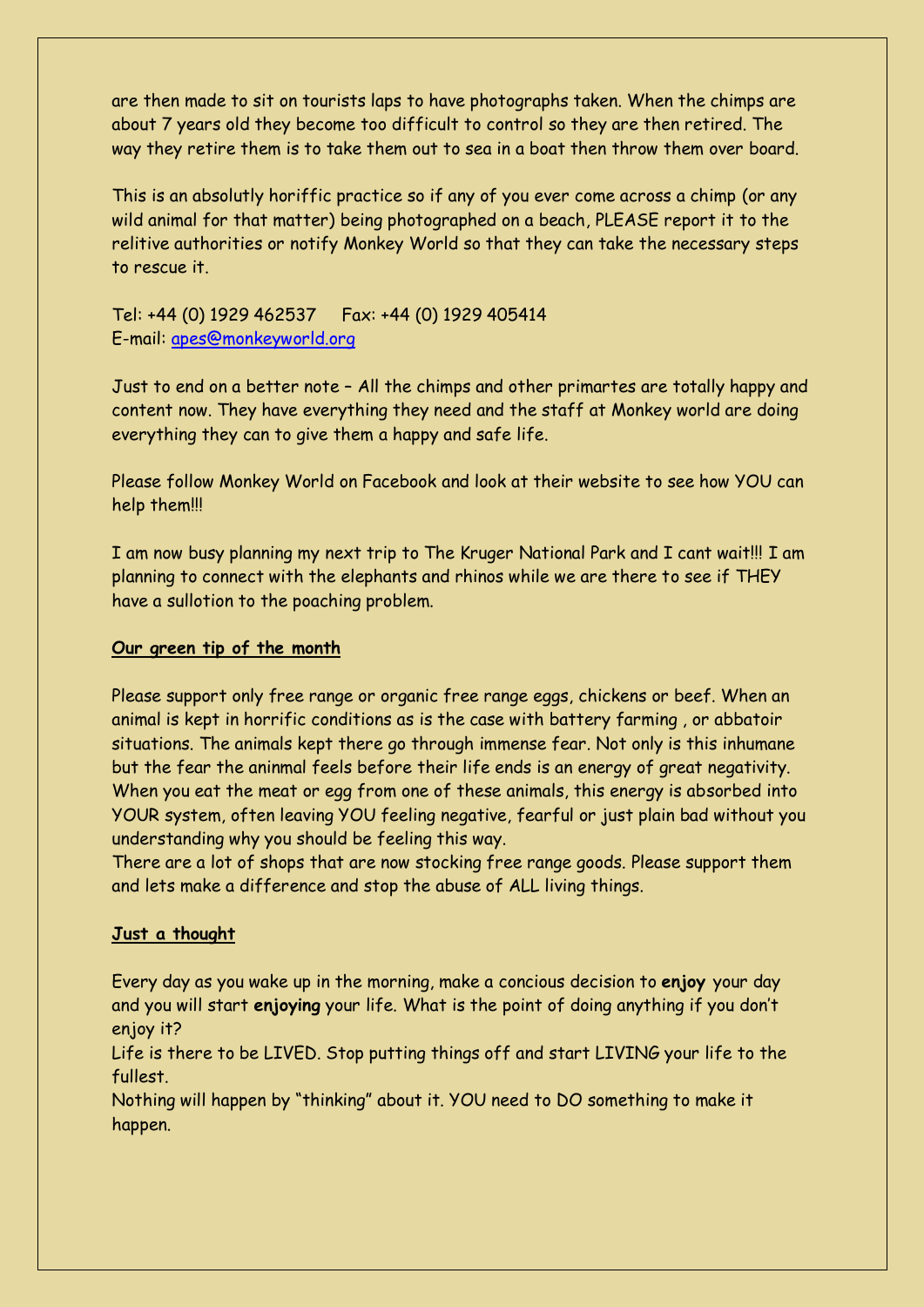

# Sammy's Snippet

Hi beautiful souls

At the beginning of March I was away, assisting on a medical conference, just outside the Kruger Park. I was so excited

to be there, not to help with the conference, but to be in the bushveld, in the open, in the "wild". My "boss" for the week, my sister, whom I assist in organising these

conferences, treated us to a four hour game drive on the eve of the conference. I had been given her second camera (a beautiful slr camera) and told to photograph as much as I'd like, so I was most excited. After driving around for about an hour, and seeing very little beyond impala and zebra, which astonished me as I had been reaching out telepathically to the animals in the park for a week before I went there, asking them to appear so that I may share their wisdom and beauty, I went within and connected quietly to my spirit guide and asked what was happening. The message I got back was that it was not the time



to be looking at the world through the lens of a camera, that this was the time to be in the moment, to see everything with my own eyes, to appreciate, honour and respect the beauty, sounds, sensations and movements without the need to capture it. To experience it without distraction. So I packed the camera away.

Within minutes of doing that, the wildlife started to appear. Birdlife, spiders webs, two separate occasions of being able to sit in the vehicle and share the beauty of two separate leopards, giraffe, owls, even a small cat… you name it, the wonder and beauty of that evening seeped into my soul and anchored itself there, a memory that will forever be cherished.

And...when my sister downloaded the photos from the camera she was working with, almost every single shot of that evening was out of focus. Clearly, it was an evening of immediate experience, not of capturing the moment for later enjoyment.

But, of the few photos that were ok from that evening, I feel urged to share this one with you. For the rest of the duration of the conference, all the photos came out exceptionally well.

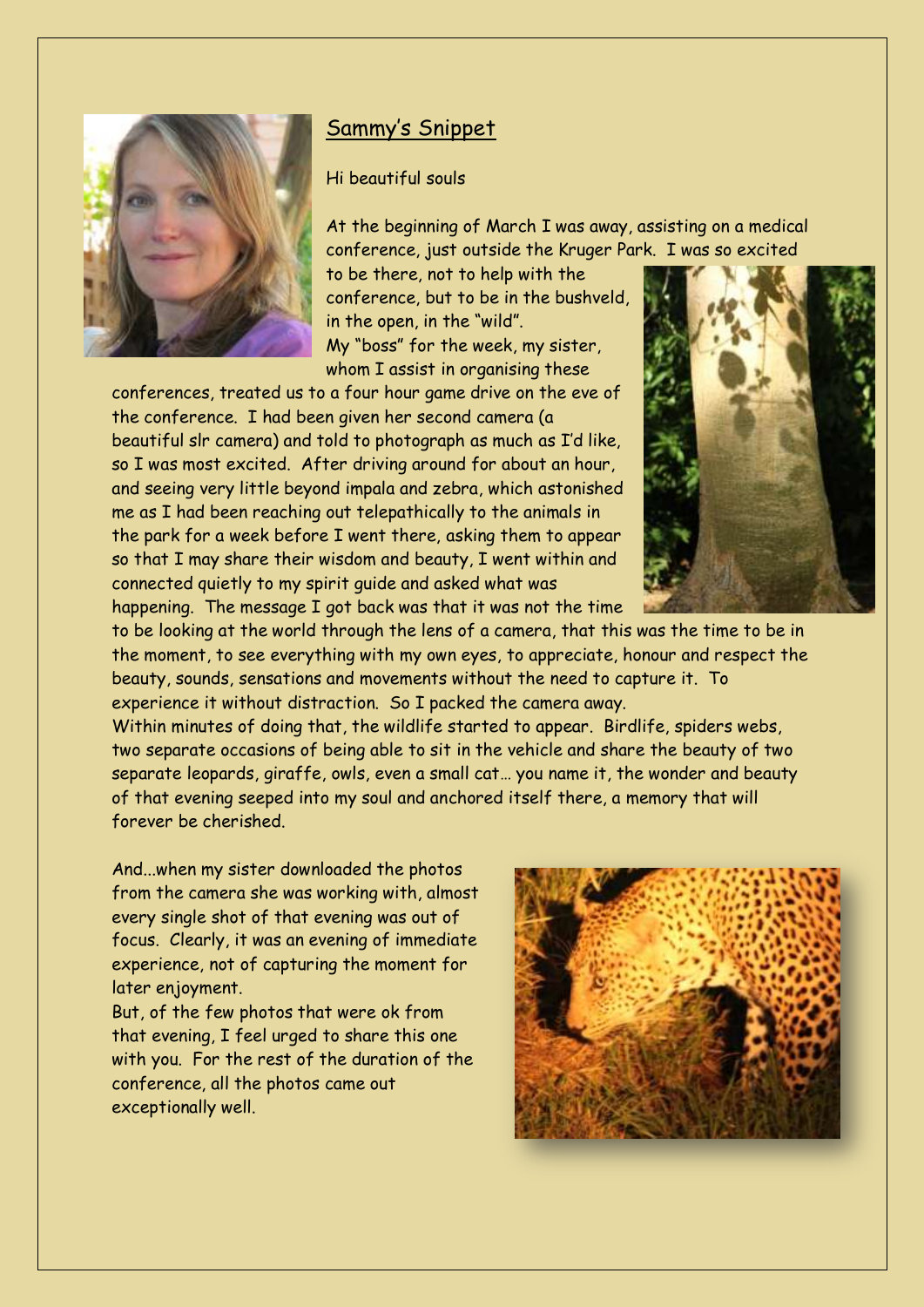

There were many of the incredible webs of the golden-orb spider strung between trees and shrubs and I was entranced at the beauty of the web, and of its strength. I've often wondered how they manage to get their anchor line connected between two trees, often metres apart… do they shoot the silk



metres away from them, or do they float themselves across using the wind and a piece of silk, whilst leaving an anchor

line attached to the tree they just left?

## **Messages from creatures**

A little exercise I do when I go away anywhere, is to keep a note of every single creature and animal I see, and then to look up the message / meaning of that creature when I get home. I often find some startling threads and incredible messages coming through, and am always amazed at the synchronicity of the earth and everything

happening around us. We are just one cog in this incredible earth, and absolutely everything around us is happening in a perfect way, in the order it is meant to be happening. We are not apart from the earth and its creatures and seasons, we are an integral part of it, and it's time for humankind to move back towards recognition of this, and as a species, we need to move back into harmony with the earth and its creatures. We are all one, we are all connected.



Too often, we separate ourselves from nature and from the earth, we build houses for ourselves and ban many creatures from living with us, we make gardens and ban many creatures from living there too. We forget to walk barefoot at least once a day, to experience our connection to the earth, and in some countries (like Australia), allowing our children to go barefoot is strongly discouraged due to the possibility of picking up



disease! We create big buildings in which to "work", with artificial lighting and an artificial climate. All the time, making it more and more difficult to remain connected.

We create our reality, through our thoughts, feelings and words. By forgetting our connection to the earth and everything on her and in her, we forget how to create beauty, love, kindness and compassion. By disconnecting ourselves from the earth, we start to feel and focus only on the negative.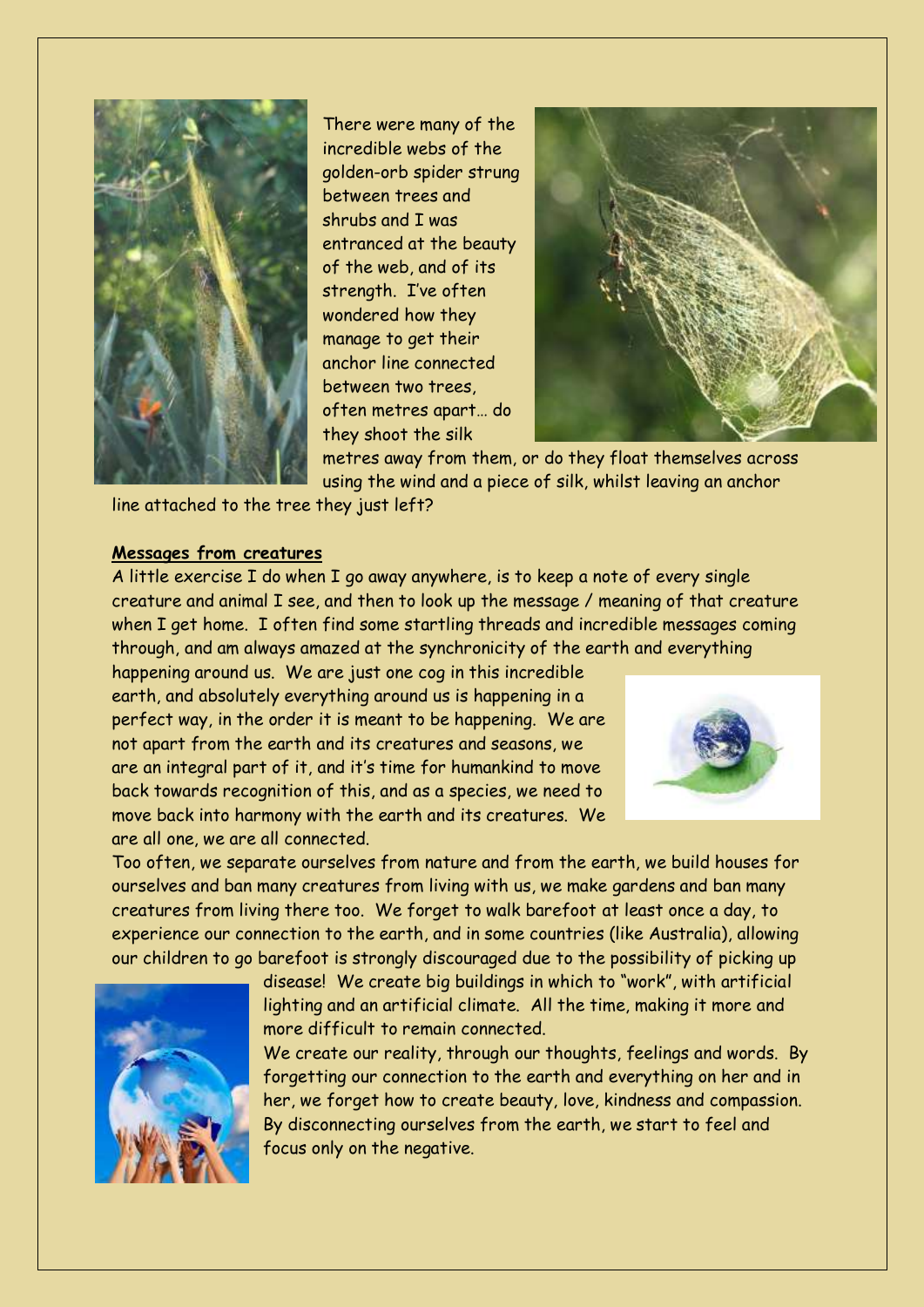And our animals are leading the way in trying to get us back to nature, to remember our roots, our connection. Most behaviour issues that I have experienced in dogs and cats have been about trying to get their humans to go within, to reconnect with themselves and thereby with the earth.

Illness in our domestic animals is often a physical manifestation of a dis-ease within ourselves, and each illness carries with it a message of a deeper emotional blockage or limiting belief, or negative pattern in our lives. Skin allergies and skin complaints in our animals, are often about addressing what we are putting into our own bodies, and speak to us of the need to create more health-full foods. Arthritis and joint problems are often about releasing deep-seated anger and resentment and the need we often feel to stubbornly control every aspect of our lives.

Wild creatures bring us messages too. Spiders call our attention to our need to be more creative, to express ourselves more creatively in all that we do. Very often, the spider calls us to express our innermost thoughts and feelings through writing, either journaling, blogging, keeping a diary, having a gratitude journal. Bring creativity to our



function, whatever we do.

Ants are about patience, most often with ourselves, but at the same time they remind us to keep working towards the common good.

My request to you this month, is to learn to appreciate each

moment and when you see a creature, insect, bird or animal… pause, breathe deeply, and give thanks for the gift and message that the animal has brought to you, even if you are not sure what the message is. By being in the moment, and having gratitude, at some level you will receive the message.

All love and light Sammy

Remember, this year of the dragon has a lot to do with breath-work. The dragon's breath is the fire of transformation and we can use our breathing to transform ourselves and our surroundings. Breathing deeply connects us with the angels, with our innermost divinity and highest self.

### **The Chicken Story**

The chickens in my garden are now turning into teenagers with all the sibling squabbles and boundary-testing that goes with being a teenager. Despite some initial worries about the cats with the chickens, after talking to the cats and expressing my desire for us all to live in harmony, they have accepted the chickens completely. They will still stalk the pigeons and doves that land to eat the chicken food (but not catch them), but have never stalked any one of the chickens.